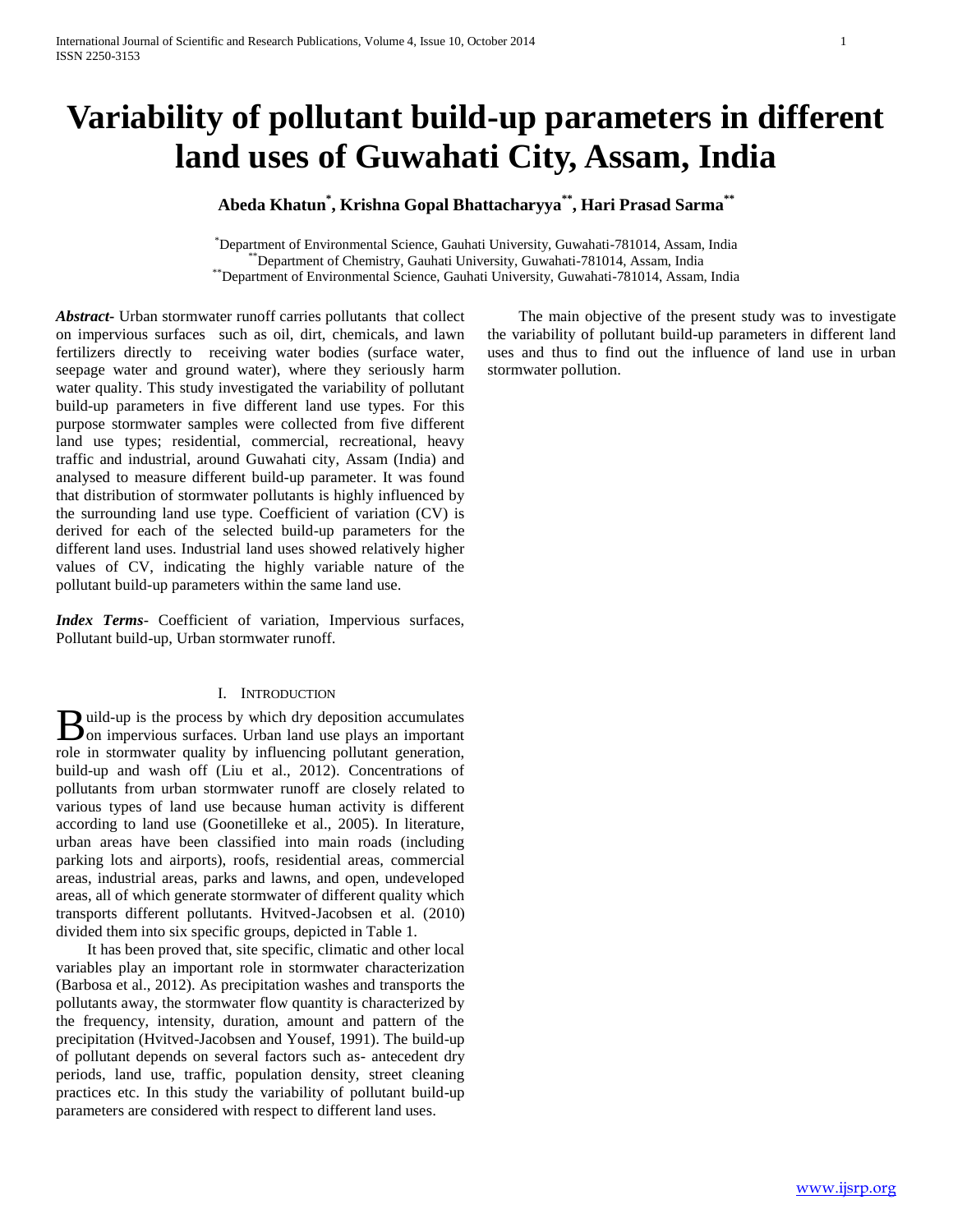| Pollutant group | Parameter                    | <b>Sources</b>                     | Comments                                                |
|-----------------|------------------------------|------------------------------------|---------------------------------------------------------|
| Solids          | <b>TSS</b>                   | Pavement<br>construction<br>wear:  | 60-80% of SS in stormwater could be less than 30        |
| (suspended      |                              | sites or rehabilitation works;     | mm diameter. Other sewer solids are present in          |
| solids, SS)     |                              | fallout;<br>atmospheric            | CSO. Solids also accumulate within the sewer            |
|                 |                              | anthropogenic wastes, etc.         | system and may be discharged at different times.        |
|                 |                              |                                    | Heavy metals and PAHs are bond to the smaller           |
|                 |                              |                                    | particles (e.g.: 100-250 mm)                            |
| Heavy metals    | Cu, Zn, Cd, Pb, Ni and       | Vehicles parts and components;     | They are relevant because of toxic effects.             |
|                 | <b>Cr</b>                    | tire wear; fuel and lubricating    | Generally the focus is on copper $(Cu)$ , zinc $(Zn)$ ; |
|                 |                              | oils; traffic signs<br>and road    | cadmium (Cd) and lead (Pb). The relevance of Pb         |
|                 |                              | metallic structures. Industries    | is minor in countries using unleaded gasoline           |
|                 |                              | may also be an important source    |                                                         |
|                 |                              | of heavy metals.                   |                                                         |
| Biodegradable   | BOD5 and COD                 | Vegetation (leaves and logs) and   | Organic matter (OM) from stormwater is less             |
| organic matter  |                              | animals such as dogs, cats and     | biodegradable (dominated by plant material),            |
|                 |                              | birds (either fecal contributions  | therefore is also less problematic for the              |
|                 |                              | or dead bodies)                    | environment than the OM. from CSO.                      |
| Organic         | They<br>are<br>numerous.     | e.g.: PAH: incomplete fossil fuel  | Presently, a large number of compounds (over 650)       |
| micropollutants | Among them: PAHs,            | combustion; abrasion of tire and   | identified) are discharged in trace concentrations      |
|                 | MTBEs.<br>PCB <sub>s</sub> . | asphalt pavement, etc. Phthalate   | and sometimes there is no accurate chemical             |
|                 | endocrine<br>disrupting      | esters: urban construction plastic | determination method available for them.                |
|                 | chemicals                    | materials                          |                                                         |
| Pathogenic      | coliforms;<br>e.g.: Total    | Contributions from cats, dogs      | Stormwater sources are much different than              |
| microorganisms  | Escherichia coli             | and birds                          | domestic wastewater contribution in the case of         |
|                 |                              |                                    | CSOs                                                    |
| Nutrients       | Nitrogen<br>and              | Fertilizers<br>and<br>atmospheric  | Nutrients can cause not only eutrophication             |
|                 | Phosphorous (e.g.: total     | fallout                            | problems but also water discoloration, odors, toxic     |
|                 | Kjeldahl N; NO2+NO3;         |                                    | releases and overgrowth of plants.                      |
|                 | total-P; soluble-P)          |                                    |                                                         |

|  | Table 1. Characterization of stormwater pollutants |  |
|--|----------------------------------------------------|--|
|--|----------------------------------------------------|--|

 (Hvitved-Jacobsen and Yousef, 1991; Wanielista and Yousef, 1993; Burton and Pitt, 2002; Bjo¨ rklund, 2011; Eriksson et al., 2005; Lau and Stenstrom, 2005; McCarthy et al., 2008; Hvitved-Jacobsen et al., 2010; Barbosa et al., 2012).

# II. METHODOLOGY

*A. Study area* 

 This study was carried out in Guwahati city, Assam, India, located approximately along  $26^011'$  N latitude and  $92^049'$  E longitude. The city covers an area of 216  $km<sup>2</sup>$  consisting of mainly commercial and residential areas, and some amount of

industrial area. The population of Guwahati has increased from 809,895 in 2001 to 963,429 in 2011 with an increase in population density from 3736 persons per sq. km. to 4445 persons per sq. km. respectively (Borthakur and Nath, 2012). The climate of the city for most part of the year is hot and wet, with a dry winter and a rainy season from April to mid October. The mean annual rainfall is nearly 160 cm. The location map of the study area is presented in Fig.1.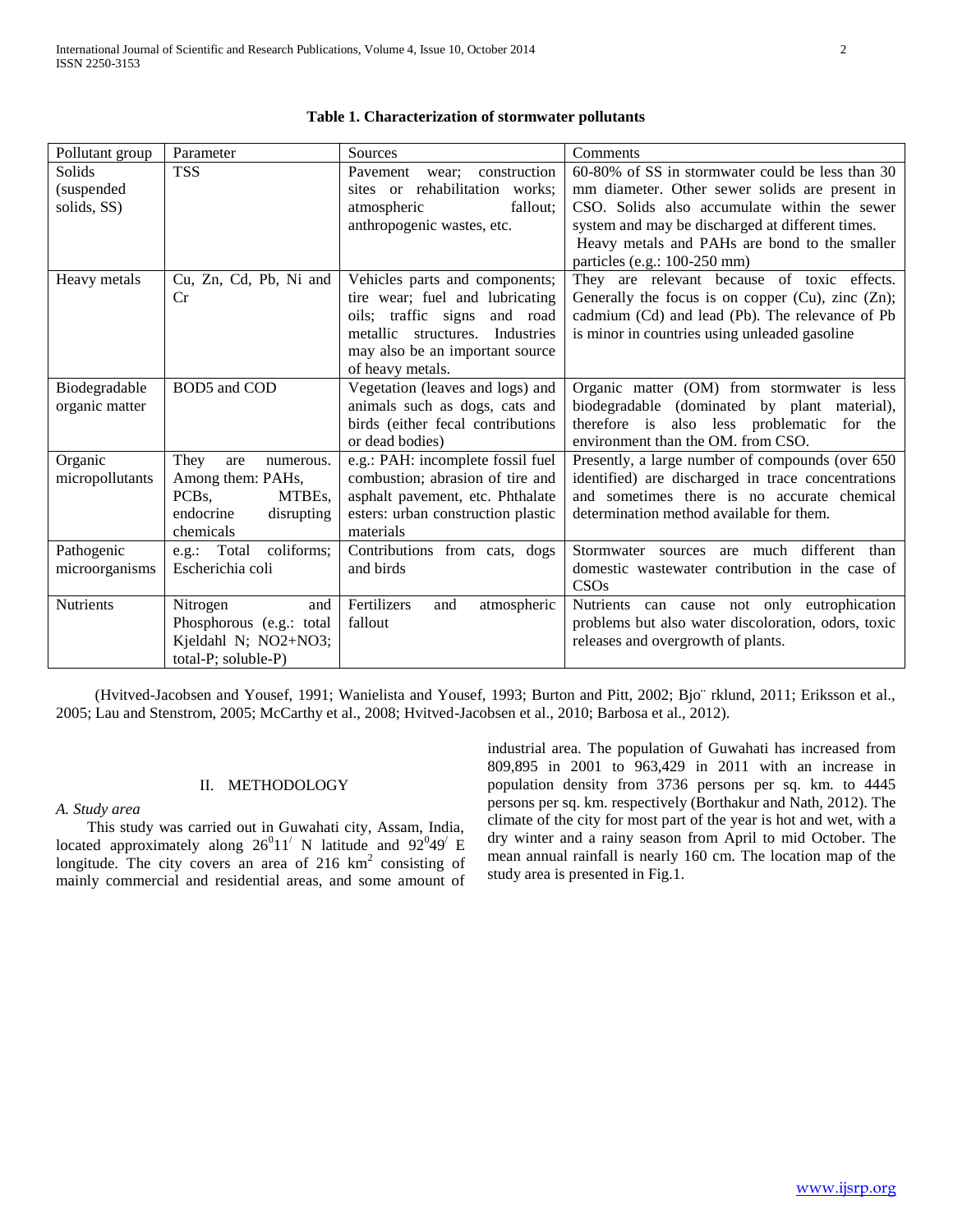

# **BASE MAP OF THE STUDY AREA**

**Fig. 1. Location map of the study area**

 Guwahati being the gateway of North East region is undergoing rapid urbanisation and the urban population is increasing day by day. The problem of stormwater pollution is becoming worse because of population growth, which results in increased impermeable surfaces. One of the most horrible problems in the city is the lack of proper drainage and sewerage system. The drains are not properly constructed and maintained. Some of them are linked with the waste water outlets of the residential units by small drains. In most part of the city, the important roads are lined by inadequate open surface drains and in many places there are no drains at all. During the rainy season, most parts of the city remain submerged under water and thus, the surface water of the city gets polluted by stormwater. Throughout the city, no proper planning has been introduced in residential, commercial, industrial, public and semi-public areas and due to this, the water environment of the city is severely affected. Occurrences of landslide and flesh flood are more common in the area due to improper construction work and treefelling. Besides these, there are no facilities for groundwater recharge, rainwater harvesting and have no channel characterisation throughout the city. Currently, there are no stormwater quality management procedures in place.

#### *B. Sampling and analysis*

 Sampling sites were selected on the basis of surrounding land use and land cover in five land use zones, namely, Industrial, Commercial, Recreational, Residential and Heavy Traffic zones. Grab samples of runoff were manually collected from the downstream direction of the runoff in the designated sampling sites in the respective zones during the rainfall event. Each sample was tested within 24 h of collection and all testing was conducted according to the test methods specified in the Standard Methods for the Examination of Water and Wastewater (APHA, 2005). Samples collected at each study location was analysed for Calcium  $(Ca^{2+})$ , Magnesium  $(Mg^{2+})$ , Potassium  $(K^+)$ , Chloride (Cl<sup>-</sup>), Sulphate (SO<sub>4</sub><sup>2</sup>), Total Suspended Solids (TSS), Nitrate-Nitrogen ( $\overline{NO_3\text{-}N}$ ), and Phosphate ( $\overline{PO_4}^{3-}$ ).

## *C. Analysing the Variability of Build-up Parameters*

Variability of build-up parameters is expressed by using the coefficient of variation (CV). CV describes the variation of dataset. A high CV value represents a high variation in the dataset and vice versa. CV is obtained by the standard deviation being divided by mean of the dataset. It is denoted as a percentage (Hamburg, 1994).

#### III. RESULTS AND DISCUSSION

 After analyzing the pollutant build-up parameters and their distribution in all samples collected from the different land uses, the average pollutant concentration for each land use type was determined (Table 2). It is observed that the pollutant concentrations vary considerably with land use pattern which indicates the influence of land use in stormwater pollution.

Results show a higher concentration of Calcium  $(Ca^{2+})$  and Sulphate  $(SO_4^2)$  in industrial land use areas comparing to other land uses. Sulphate can be obtained naturally or as a result of municipal or industrial discharges. When naturally occurring, they are often the result of the breakdown of leaves that fall into a stream. Point sources include sewage treatment plants and industrial discharges such as tanneries, pulp mills, and textile mills (Bhattacharjee and Bhattacharyya, 2010). Higher concentration of Magnesium  $(Mg^{2+})$  and Chloride (Cl) are found in recreational areas compared to other land uses. The main sources of Magnesium in natural water are rocks, sewage and industrial wastes. Sources of Chloride are atmospheric precipitation, sedimentary rocks and industrial and domestic sewages. The high chloride content may lead to high blood pressure for people who use it, may harm metallic pipes and structures as well as growing plants (Ramadevi et al., 2009).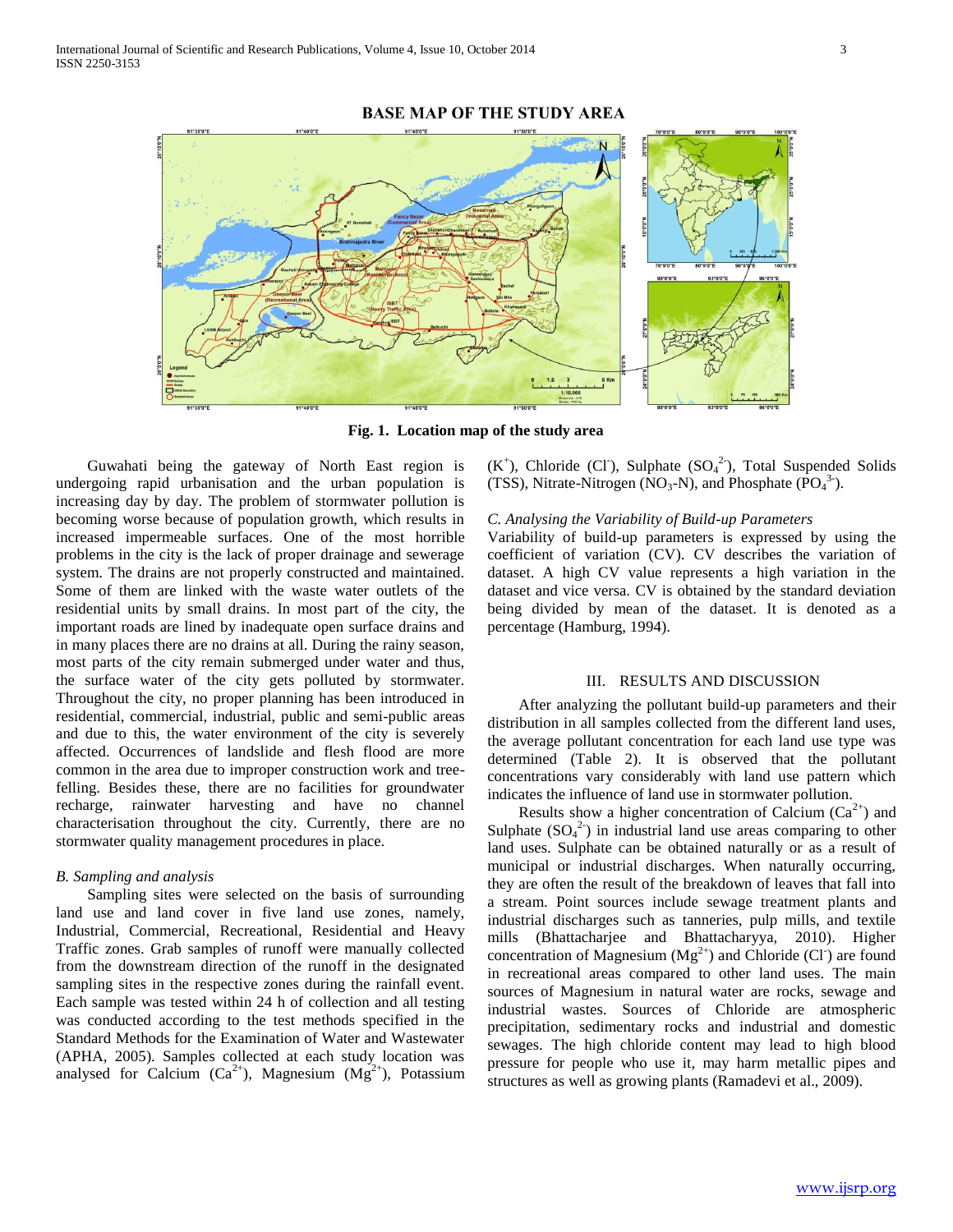| Land use             | Parameters (mg/L) |           |                 |                 |       |         |                 |            |  |  |
|----------------------|-------------------|-----------|-----------------|-----------------|-------|---------|-----------------|------------|--|--|
|                      | $Ca^2$            | $Mg^{2+}$ | Cl <sup>-</sup> | SO <sub>4</sub> | $L^+$ | $NO3-N$ | PO <sub>4</sub> | <b>TSS</b> |  |  |
| Residential          | 15.76             | 6.97      | 22.96           | 12.41           | 20.08 | 11.43   | 0.18            | 1671       |  |  |
| Commercial           | 19.87             | 7.50      | 23.86           | 27.05           | 13.47 | 11.12   | 0.13            | 5119       |  |  |
| Industrial           | 21.03             | 11.34     | 23.43           | 66.43           | 26.35 | 15.30   | 0.31            | 8365       |  |  |
| <b>Heavy Traffic</b> | 20.34             | 7.27      | 22.28           | 19.31           | 10.33 | 2.57    | 0.12            | 3763       |  |  |
| Recreational         | 18.33             | 12.09     | 29.96           | 13.71           | 13.01 | 4.65    | 0.15            | 987        |  |  |

**Table 2. Average Stormwater Quality parameters**

 The results of the study demonstrated higher concentration of Nitrate nitrogen  $(NO_3-N)$  in the industrial zone followed by residential and commercial zones, sources of which can be residential sewage, human excreta and pet waste in the residential zone, nitrogen based commercial fertilizers, decay of vegetables and fruits residue in the commercial zone and industrial wastewater, industrial emission, nitrogen containing raw materials and industrial processes in the industrial zone. Nitrification is the major source of nitrate in the environment. Nitrate nitrogen (NO<sub>3</sub>-N) levels exceed Indian National Standards (EPA, 1986) in some of the land use locations.

Highest concentrations of Phosphate  $(PO_4^3)$  and Total Suspended Solids (TSS) are found in industrial areas. TSS values also exceed Indian National Standards (EPA, 1986) which may be due to the introduction of rock and soil fragments, dirt and debris, decaying plant and animal matter, industrial wastes, and sewage etc. from street, commercial, residential and industrial areas into the runoff. The comparison of maximum, minimum and average recorded concentrations for each of the pollutants build-up parameters are shown in the Fig. 2.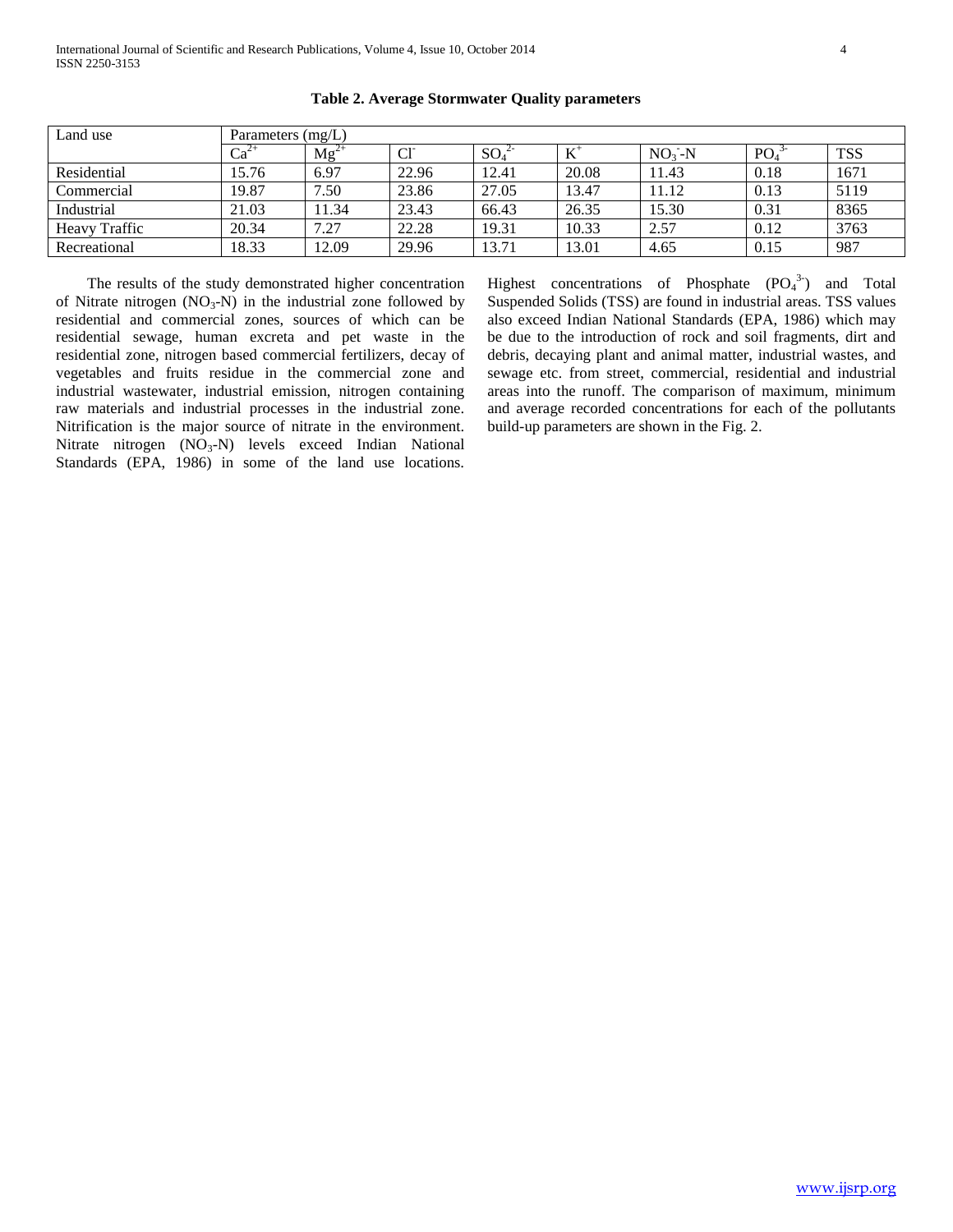



#### *A. Comparison of variability in pollutant build-up parameters*

 Three selected main land use patterns; residential, industrial and commercial, were considered for comparison of variability. CV of the pollutant build-up parameters are derived for these three main land uses. Fig. 3 gives a comparison between the CV values of build-up parameters for different land uses. Except for Calcium in residential and in industrial land uses and phosphate in residential land use, all other build-up parameters show

relatively higher CV values (greater than 30%). As per reference, a dataset with CV greater than 10% is considered as having a high variation (Hamburg 1994). This confirms the high variation of build-up parameters even within the same land use. Potassium  $(K<sup>+</sup>)$  in industrial land use displays the highest CV value (more than 100 %) and thus, the stormwater has the maximum variability of potassium.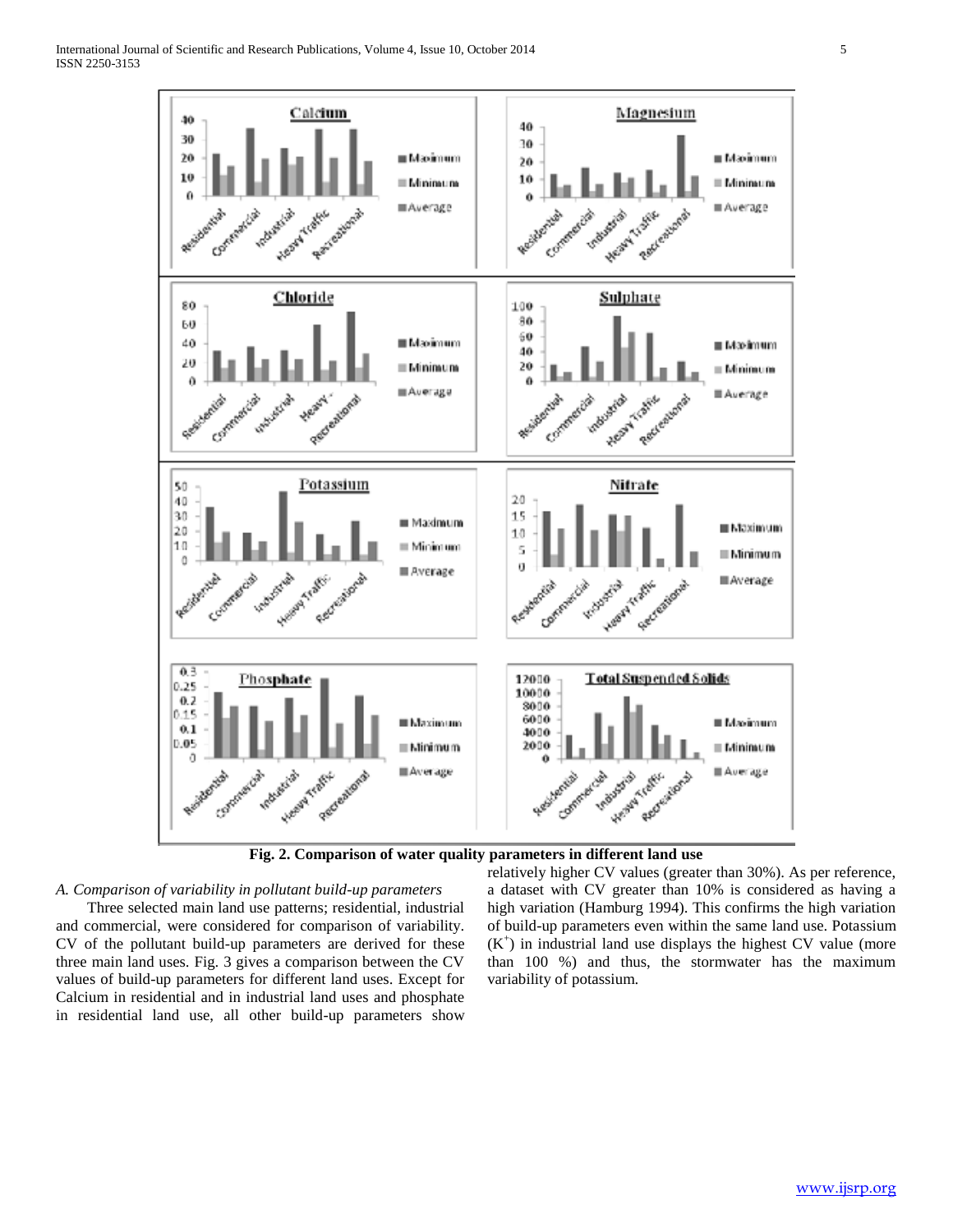

**Fig. 3. CV of different build up parameters**

# IV. CONCLUSION

 This study was undertaken to investigate the variability of pollutant build-up parameters in five different land uses of Guwahati city, Assam (India). From the study, following conclusions are derived:

- (i) Pollutant build-up varies considerably with land use pattern which indicating influence of surrounding land use in stormwater pollution.
- (ii) Pollutant build-up parameters vary even within the same land use which confirms the highly variable nature of build-up not only with land use but also due to site specific characteristics.
- (iii) Nearly all pollutant build-up parameters have relatively higher variability and build-up rate in Industrial land use than the other land uses. However, commercial land use shows higher variability of  $Ca^{2+}$ ,  $Mg^{2+}$ ,  $SO_4^{2-}$  and  $NO_3^-$  than other land uses but their build-up rate is higher in Industrial land uses.
- (iv) Industrial land use could be identified as the areas of critical pollution and hence these areas should be treated as important for applying best management practices (BMPs).

#### ACKNOWLEDGMENT

 One of the authors (AK) is grateful to the Department of Science and Technology (DST), Government of India for financial support under INSPIRE programme to carry out this work.

#### **REFERENCES**

- [1] APHA, Standard methods for examination of water and wastewater, *American Public Health Association, Washington, DC 21st Edn.*, (2005)
- [2] Barbosa, A.E.; Fernandes, J.N. and David, L.M. 2012. Key issues for sustainable urban stormwater management. Water Research, 46 (2012) 6787-6798
- [3] Bhattacharjee, K.K. and Bhattacharyya, K.G. Baseline study of Siang River water in Pasighat, Arunachal Pradesh, India, J. Environ. Science & Engg. (NEERI), 2010, 52 (2),121-130
- [4] Bjorklund, K., 2011. Sources and fluxes of organic contaminants in urban runoff. Thesis for the degree of Doctor in Philosophy, Department of Civil and Environmental Engineering, Chalmers University of Technology, Gothenburg, Sweden, 63 pp.
- [5] Borthakur, M., Nath, B.K., A Study of Changing Urban Landscape and Heat Island Phenomenon in Guwahati Metropolitan Area, International Journal of Scientific and Research Publications, 2 (11), 1-6 (2012)
- [6] Burton Jr., G.A., Pitt, R.E., 2002. Stormwater Effects Handbook: A Toolbox for Watershed Managers, Scientists, and Engineers. Lewis Publishers, 911 pp.
- [7] EPA (1986) General Standards for discharge of Environmental Pollutants, Environmental Protection Act, Schedule VI, Ministry of Environment and Forest, GoI, New Delhi
- [8] Eriksson, E., Baun, A., Mikkelsen, P.S., Ledin, A., 2005. Chemical hazard identification and assessment tool for evaluation of stormwater priority pollutants. Water Science and Technology 51 (2), 47-55.
- [9] Goonetilleke, A., Thomas, E., Ginn, S., Gilbert, D., Understanding the role of land use in urban stormwater quality management, *J. Env. Manage.,*  74(1): 31-42 (2005)
- [10] Hamburg M. (1994), Statistical analysis for decision making, The Dryden Press, Harcourt Brace College Publishers, Philadelphia.
- [11] Hvitved-Jacobsen, T., Vollertsen, J., Nielsen, A.H., 2010. Urban and Highway Stormwater Pollution. Taylor & Francis Inc, 347 pp.
- [12] Lau, S., Stenstrom, M.K., 2005. Metals and PAHs adsorbed to street particles. Water Research 39 (17), 4083-4092.
- [13] Liu, A., Goonetilleke, A., Egodawatta, P., Inadequacy of Land Use and Impervious Area Fraction for Determining Urban Stormwater Quality, *Water Resour. Manage.,* 26, 2259–2265(2012)
- [14] McCarthy, D.T., Deletic, A., Mitchell, V.G., Fletcher, T.D., Diaper, C., 2008. Uncertainties in stormwater E. coli levels. Water Research 42 (6-7), 1812-1824.
- [15] P. Ramadevi, G. Subramanian, V. Pitchammal and R. Ramanathan, The study of water quality of Ponnamaravathy in Pudukkottai district,